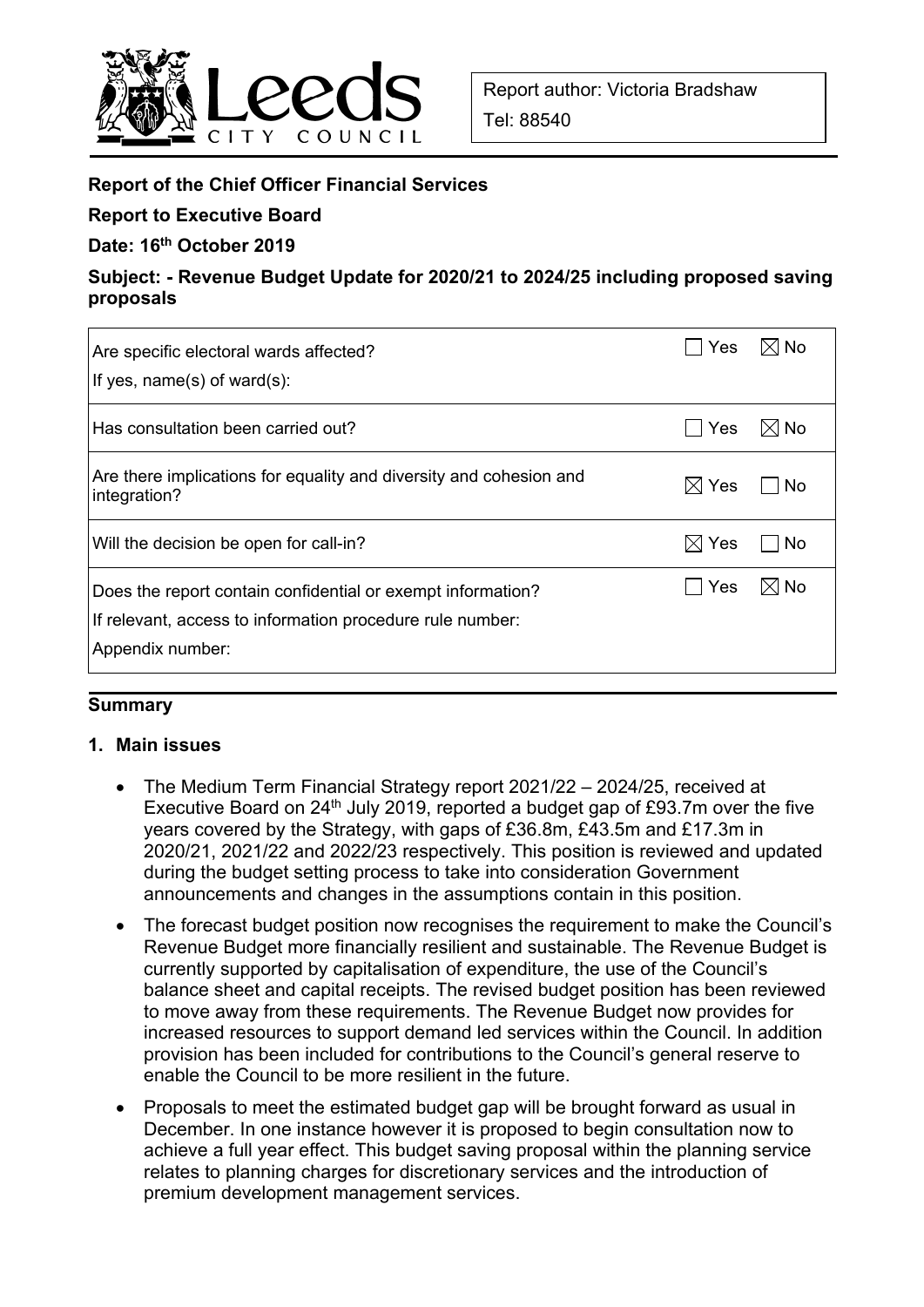- As a result of the revisions to the forecast budget position outlined in this report the estimated budget gap for 2020/21 has reduced from £36.8m to £36.6m.
- **2. Best Council Plan Implications** (click here for the latest version of the Best Council Plan)
	- The Best Council Plan is the Council's strategic plan, setting out its ambitions, outcomes and priorities for the City of Leeds and for the Local Authority. The City ambitions set out in the Best Council Plan are: the Council, working in partnership, will continue to tackle poverty and inequalities through a combination of strengthening the economy and doing this in a way that is compassionate and caring. Three pillars underpin this vision: inclusive growth, health and wellbeing, and climate change emergency which aims to embed sustainability across the Council's decision-making. The Authority's internal 'Best Council' focus remains on becoming a more efficient, enterprising and healthy organisation.
	- The Best Council Plan can only be delivered through a sound understanding of the organisation's longer-term financial sustainability which enables decisions to be made that balance the resource implications of the Council's policies against financial constraints. This is a primary purpose of the Medium Term Financial Strategy which then provides the financial framework for the annual budget. Initial proposals for the 2020/21 refreshed Best Council Plan and supporting Initial Budget will be brought to the Executive Board in December 2019, with final proposals being considered by the Board and subsequently Full Council in February 2020.

### **3. Resource Implications**

- The financial position as set out in the report to July's Executive Board identified an estimated budget gap of £93.7m over the period of the Medium Term Financial Strategy. The proposals to make the Council's revenue budget more financially sustainable and resilient in the long term contribute towards increasing the estimated budget gap for the period 2020/21 – 2024/25 by £67.8m after taking into consideration the proposed saving for 2020/21.
- The identification of budget saving proposals to address the revised budget gap is an iterative process and proposals will be reported to February's Executive Board along with the 2020/21 Revenue Budget and Council Tax report.

## **Recommendations**

- a) Executive Board is asked to:
	- Agree the revisions to the Council's Forecast Budget Gap for 2020/21 to 2024/25 as summarised in Table 2, and referenced in Paragraph 4.2 of this report and;
	- Agree that a consultation process commences in respect of the planning charges budget saving proposal contained in this report.

## **1. Purpose of this report**

1.1 The Medium Term Financial Strategy 2021/22 – 2024/25, received at Executive Board on 24<sup>th</sup> July 2019, reported a budget gap of £93.7m over the five years of the Strategy, with gaps of £36.8m and £43.5m in 2020/21 and 2021/22 respectively.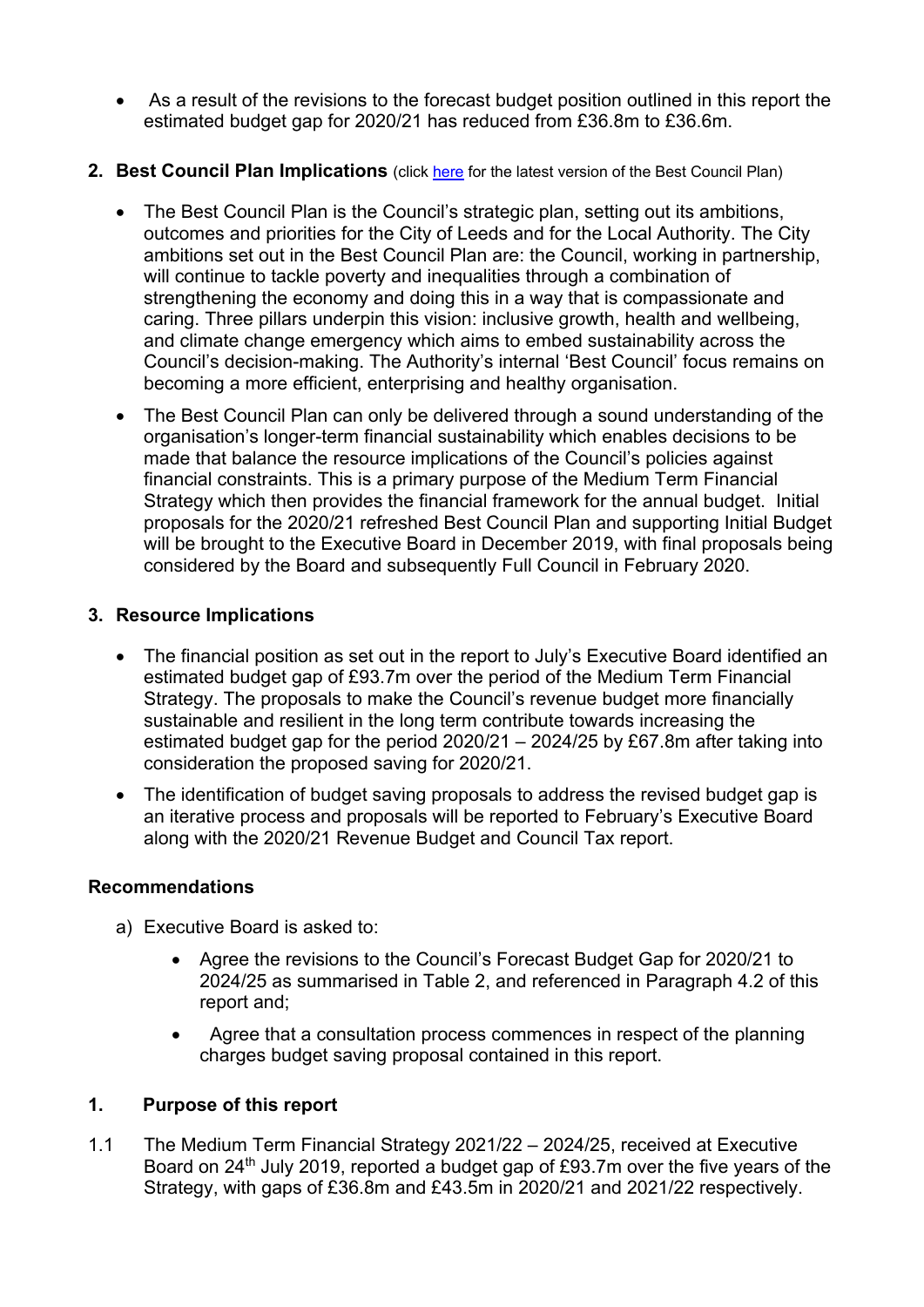- 1.2 The July report to Executive Board referenced that work had commenced on a series of directorate service and budget reviews and that the outcome of these reviews would contribute towards addressing the identified estimated budget gaps contained in the Medium Term Financial Strategy. As set out in the July report any budget saving proposals to address the estimated budget gaps would be brought to this Board in advance of the 2020/21 Initial Budget Proposals being received by the Board in December.
- 1.3 This report updates Members in respect of any changes to assumptions contained in the Medium Term Financial Strategy. It details the announcement by the Chancellor on the  $4<sup>th</sup>$  September regarding a one year settlement for 2020/21, the budget saving proposal for 2020/21 that have been identified since the July meeting of the Board, and also sets out the implications of these changes upon the estimated budget gaps that have previously been reported.

## **2. Background information**

- 2.1 The Medium Term Financial Strategy was prepared against a background of uncertainty with regard to the Government's spending plans from April 2020. In the absence of any specific information the Strategy assumed a single year settlement for 2020/21 and a three year settlement commencing in 2021/22. As a consequence of this assumed delay it was anticipated that the outcome of the Government's Fair Funding Review, Business Rates Retention Reform and the move to 75% Business Rates would also be delayed until 2021/22. On this basis the Forecast Budget Position assumes that any changes would be revenue neutral and that transitional arrangements would be in place.
- 2.2 The Medium Term Financial Strategy report to July's Executive Board identified a funding gap of £93.7m between 2020/21 and 2024/25 with £36.8m and £43.5m falling in 2020/21 and 2021/22 respectively.
- 2.3 Recognising the scale of the estimated budget gap detailed in the Medium Term Financial Strategy, particularly in respect of 2020/21 and 2021/22, the Council embarked upon a series of service and budget reviews with the intention that the outcome of these reviews would be reported to Executive Board in advance of the 2020/21 Initial Budgets Proposals being received by this Board in December.
- 2.4 The Chancellor announced the results of the Government's Spending Review on 4th September which covered the financial year 2020/21 only. It is understood that a full multi-year spending review will be conducted in 2020 for capital and resource budgets beyond 2020/21.

It was announced that in 2020/21 there would be a £13.4 billion increase in total public spending: £11.7 billion in revenue Departmental Expenditure Limits (DEL) and £1.7 billion in capital DEL. The Chancellor announced that no Department faces a cut to its day to day budget, each will increase at least in line with inflation. For Local Government this meant an overall increase of over £2.7 billion. Key announcements for Local Government included core Council Tax increases limited to 2% with a consultation on an additional 2% Adult Social Care precept to be undertaken in the autumn. The Adult Social Care precept could generate £0.5 billion funding nationally. In addition to this potential increase from the Adult Social Care precept, further new funding of £1 billion will be made available for social care nationally.

The Spending Review announced continued funding for the Northern Powerhouse. Other announcements included an additional £54 million for homelessness and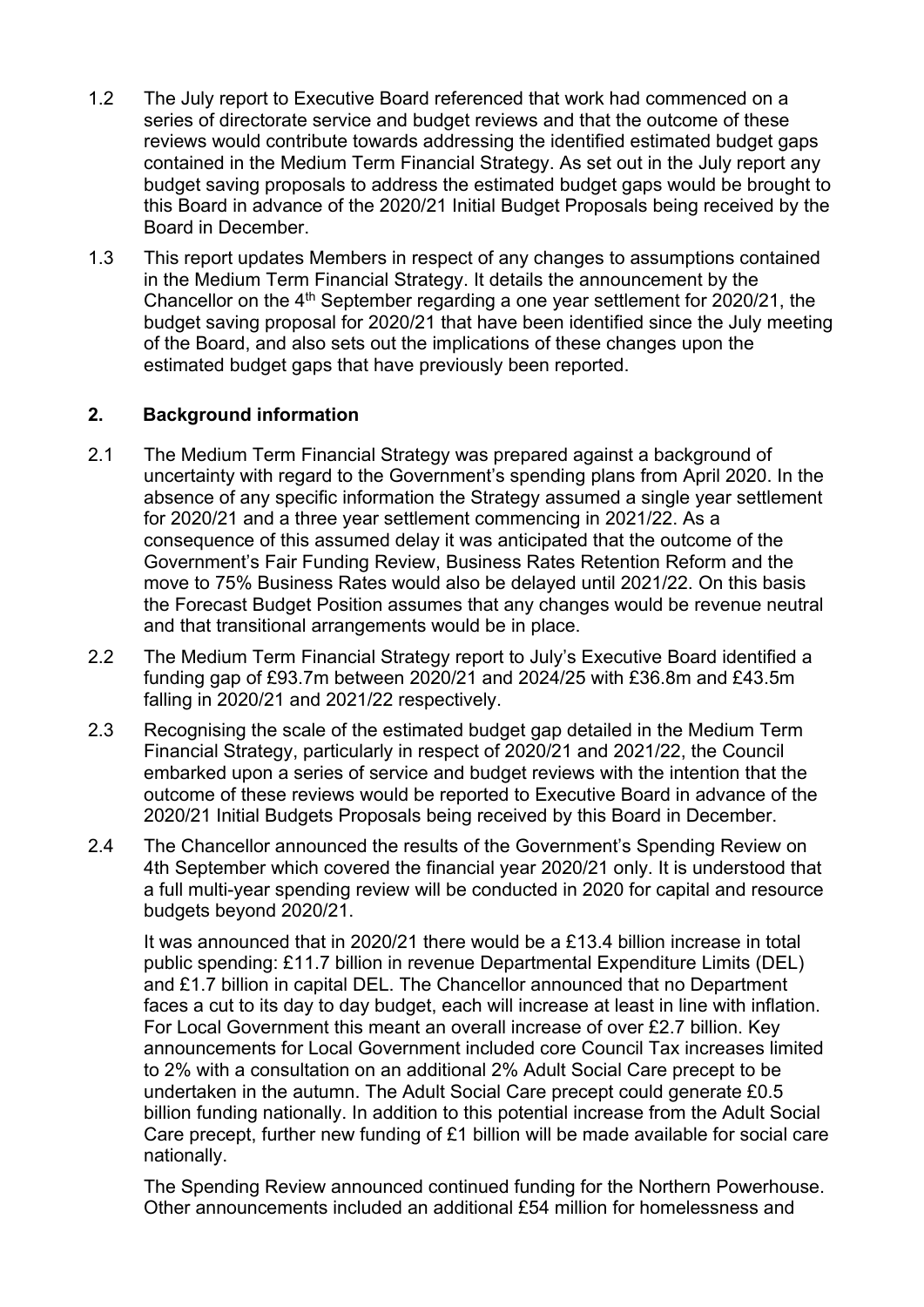rough sleeping, confirming £3.6 billion for the new Towns Fund, and confirmation that there would be an increase in the Public Health Grant and through the NHS contribution to Adult Social Care through the Better Care Fund. Further information or announcements are expected for each of these.

In education, schools are to have funding increased by £7.1 billion by 2022/23, and the day to day funding for every school is to rise by at least inflation and pupil numbers. Secondary schools will receive a minimum of £5,000 per pupil, every primary at least £3,750 rising to at least £4,000 in the following year. Whilst the Spending Review only covered one year, schools were given a three year settlement. In other areas of education and skills there will be an increase in early years spending of £66 million to increase the hourly rate paid to childcare providers through the Government's free hours offer. There will also be an additional £400 million in 2020/21 for Further Education, increasing core funding and supporting targeted interventions.

Whilst not announced by the Chancellor in the Spending Review, it is understood from conversation with MHCLG that 75% business rates retention pilots will come to an end in March 2020 with no new pilots planned for 2020/21. Confirmation from Government may not be received until the publication of the provisional Local Government Finance Settlement in December 2019.

Whilst the implications of the Spending Review will be incorporated into the 2020/21 Initial Budget Proposals report, which is timetabled to be received at December's Executive Board, the assumed implications for Leeds are summarised in **Table 1** below.

|                                                  | Current<br><b>MTFS</b><br><b>Assumptions</b><br>for 2020/21 | <b>Indicative</b><br><b>Assumptions</b><br><b>SR2019</b> | Variance |                                                    |
|--------------------------------------------------|-------------------------------------------------------------|----------------------------------------------------------|----------|----------------------------------------------------|
|                                                  | £m                                                          | £m                                                       | £m       |                                                    |
| <b>Settlement Funding Assessment</b>             | 183.7                                                       | 187.3                                                    | 3.7      | 2% Inflationary Increase (July 2019 CPI)           |
| lCore Council Tax                                | 332.4                                                       | 329.2                                                    | (3.2)    | 2% referendum limit (3% assumed in MTFS)           |
| <b>ASC Precept</b>                               | 0.0                                                         | 6.5                                                      | 6.5      | 2% ASC Precept (0% assumed in MTFS)                |
| <b>IBCF</b> and Spring Grant Assumptions         | 22.7                                                        | 27.4                                                     | 4.7      | Confirmed one year, pending Social Care Review     |
| New Social Care Grant (£1bn nationally)          | 10.1                                                        | 10.0                                                     | (0.1)    | Confirmed one year, pending Social Care Review     |
| <b>Winter Pressures Grant</b>                    | 3.3                                                         | 3.3                                                      | 0.0      | Confirmed one year, pending Social Care Review     |
| Social Care Support Grant                        | 5.7                                                         | 5.7                                                      | 0.0      | Confirmed one year, pending Social Care Review     |
| Indicative variance before BR Pilot              |                                                             |                                                          | 11.5     |                                                    |
| <b>Business Rates Pilot</b>                      |                                                             |                                                          | (10.0)   | Assumption that BR Pilot will not continue 2020/21 |
| Indicative variance if BR Pilot<br>ldiscontinued |                                                             |                                                          | 1.5      |                                                    |

# **Table 1: Assumed Impact of Spending Round 2019 on Leeds MTFS**

*Note: This table only shows changes to funding included in Core Spending Power. The indicative figures above will be confirmed in the Provisional Local Government Settlement, expected in December 2019.*

#### **3. Main issues**

3.1 The Budget Position of the Council has been reviewed over the longer term to increase the financial sustainability and resilience of the Council. There have been a number of areas where a longer term approach to the financial position of the Council now needs to be considered.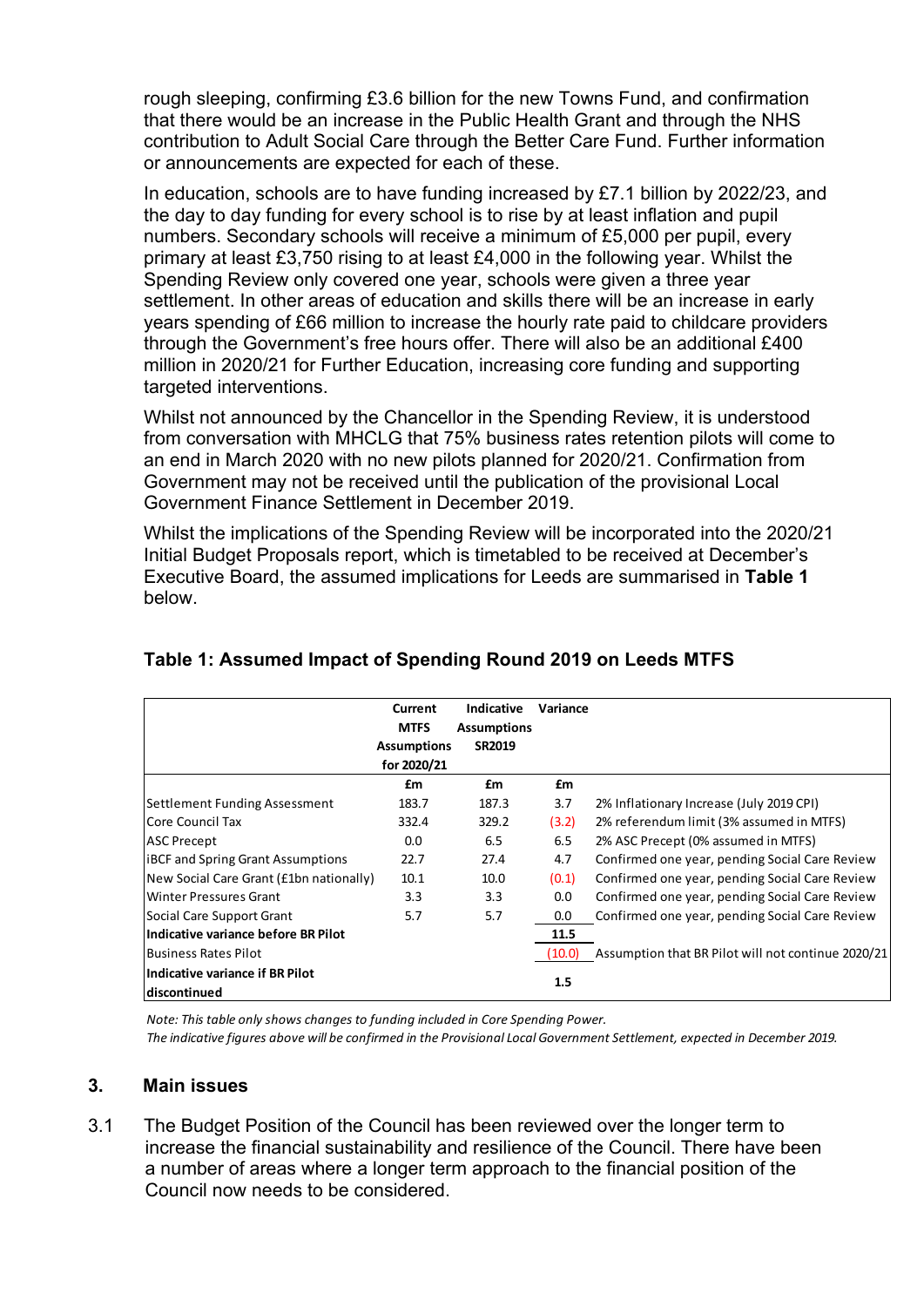- 3.2 Changes approved at Full Council to previous years MRP policy, based upon the fact that MRP had been overprovided for between 2008/2009 and 2014/15, enabled the Council to benefit from reduced MRP payments in 2017/18, 2018/19 and 2019/20. However this position starts to unwind from 2020/21 when MRP is forecast to increase by £27.6m and then a further £19.8m in 2021/22 and £6.6m in 2022/23. Recognising the impact of these increases on the Revenue Budget, particularly in 2020/21 where the £27.6m MRP increase contributes significantly towards the £36.8m estimated budget gap, it is therefore proposed to utilise an additional £10m capital receipt to fund the MRP Revenue Budget requirements in 2020/21 which will smooth the impact.
- 3.3 For the other four years of the period covered by the current Medium Term Financial Strategy, 2021/22 – 2024/25, there have been a number of other changes to the position reported to this Board in July and these are detailed below and summarised in **Table 2**.
- 3.4 Since 2011/12 the Council has received New Homes Bonus grant, an incentive grant based on housing growth. In 2018/19 the Government announced that they were intending to review the operation of the Bonus with the intention of introducing reforms to better align the scheme with local authorities' performance in meeting local housing demand. Whilst no further detail has been provided since this announcement it is widely anticipated that the Government's 2020 Spending Review will consolidate this resource into local authorities' SFA (Settlement Funding Assessment). Since Leeds accounts for the receipt of this grant in the year in which the housing growth took place, with the grant actually received in the following year, the potential switch of the grant into SFA would result in a shortfall of £9m in 2020/21, with any corresponding increase to the SFA not being reflected until 2021/22.
- 3.5 Previous years' budget strategies have utilised both the capitalisation of revenue expenditure and capital receipts to resource MRP payments to mitigate the impact of the Government's austerity agenda and the resultant reduction in funding to local authorities since 2010. However this policy is not sustainable and, in order for the Council's Revenue Budget to become both more financially resilient and sustainable, whilst at the same time reducing the risks associated with funding recurring revenue expenditure through a requirement to generate capital receipts, the revised budget position now seeks to unwind the extent to which the Revenue Budget is supported by these mechanisms. Consequently, as detailed in **Table 2** below, this will increase the estimated budget gap by £15m between 2023/24 and 2024/25.
- 3.6 The level of business rates appeals continues to be a risk. Whilst there is now little scope for new appeals against the 2010 ratings list, and the Council has made appropriate provision for these, there remains very limited information available on which to base an assessment of appeals against the 2017 list. Since successful appeals directly impact on the level of resources that the Council has to fund the services it provides, it is considered prudent to increase the contribution to the business rates appeals provision (£4m).
- 3.7 Under the 2003 Local Government Act, the Council's Statutory Financial Officer is required to make a statement to Council on the adequacy of reserves as a part of the annual budget setting process. The Medium Term Financial Strategy report received at July's Executive Board recognised the requirement to keep the level of the Council's reserves under review to ensure that they are adequate to meet identified risks. Subsequent to the receipt of this report the Council's external auditors, Grant Thornton, have issued their "Annual Audit Letter" for the year ended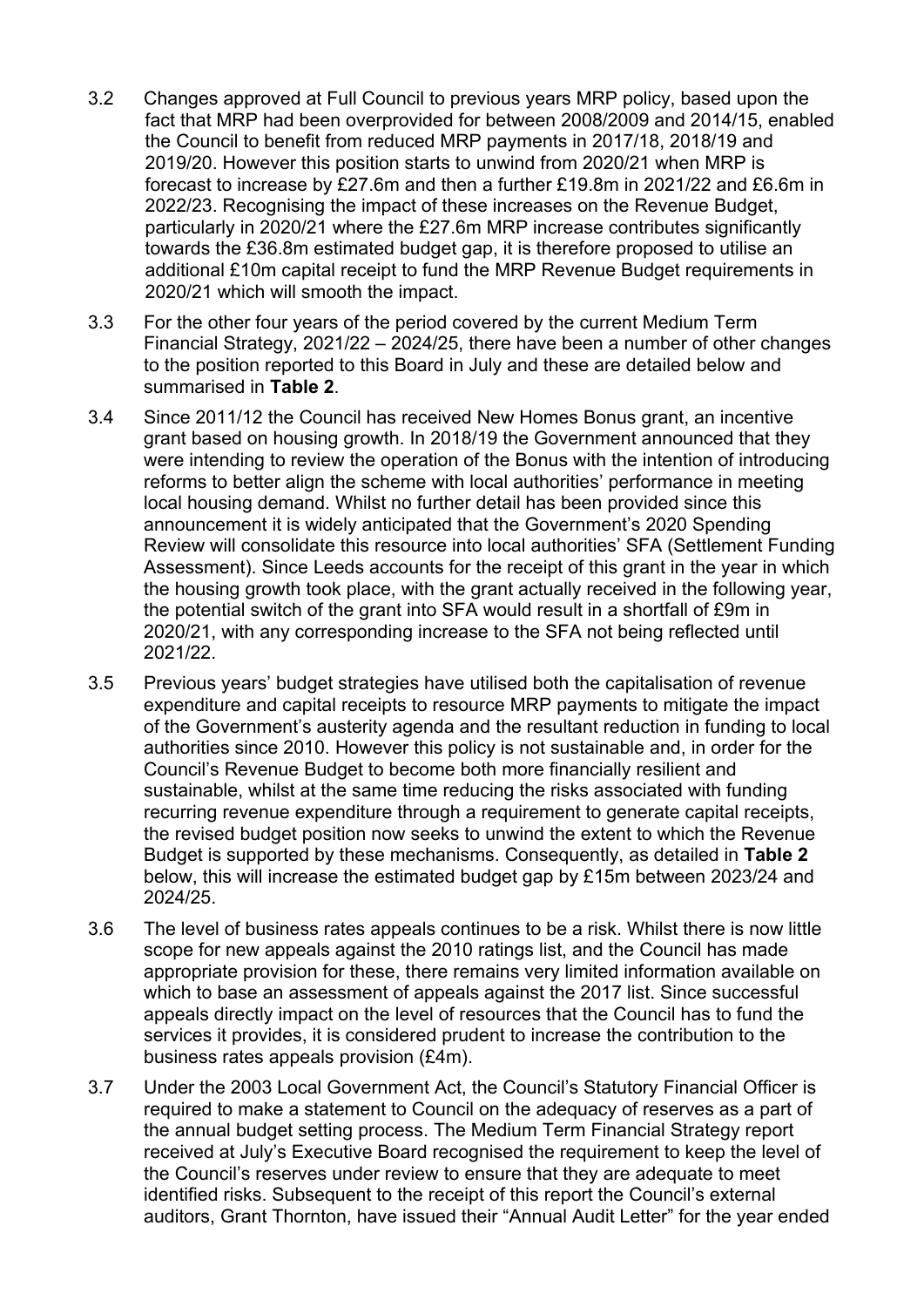31st March 2019 in which they note that "the Council has continued to maintain reserves at around 5% of net revenue expenditure" and that with future projections "the level of reserves may reduce. We recommend there is a need for the Council to consider the adequacy of its reserves going forward". In accordance with this recommendation the revised budget position provides for a £3m contribution to the General Reserve.

- 3.8 In recognition of the requirement to adequately provide for insurance claims against the Council and specific insurance liabilities arising from having been a member of Municipal Mutual Insurance (MMI) it is necessary to increase the level of the insurance provision by £3m.
- 3.9 Against a background of reductions in Government funding the Council has used its balance sheet to support its Revenue Budget. In the context of making the Revenue Budget financially sustainable a planned reduction in the reliance on balance sheet items, as detailed in **Table 2**, has been provided for in the revised budget position.
- 3.10 Recognising the risk associated with demand led services with both Adults and Children's Social Care the revised budget position provides a further £12m which anticipates the continuing increasing demand for these services and ensures that the Council has robust budgets in place to deal with this.
- 3.11 The impact of these variations is summarised in **Table 2,** which shows that the estimated budget gap has increased from £93.7m to £161.7m.

| 2020/21 to 2024/25 Budget Gap MTFS          | 2020/21<br>£m<br>36.821 | 2021/22<br>£m<br>43.540 | 2022/23<br>£m<br>17.319 | 2023/24<br>£m<br>1.024 | 2024/25<br>£m<br>(5.002) | Total<br>£m<br>93.702 |
|---------------------------------------------|-------------------------|-------------------------|-------------------------|------------------------|--------------------------|-----------------------|
| <b>Changes to Budget Gap</b>                |                         |                         |                         |                        |                          |                       |
| Capitalisation                              |                         |                         | 5.000                   | 5.000                  | 10.000                   | 20.000                |
| Capital Receipts Funding Revenue Budget     |                         |                         | 5.000                   | 5.000                  | 5.000                    | 15.000                |
| <b>Provision for Business Rates</b>         |                         |                         |                         | 2.000                  | 2.000                    | 4.000                 |
| <b>General Fund Balances</b>                |                         |                         |                         | 3.000                  | 0.000                    | 3.000                 |
| Provision for Insurance                     |                         |                         |                         | 0.000                  | 2.000                    | 2.000                 |
| Provision for MMI                           |                         |                         |                         | 0.000                  | 1.000                    | 1.000                 |
| Repayment of Borrowing from Ring Fenced     |                         |                         |                         |                        |                          |                       |
| Resources including Section 106, HRA and    |                         |                         |                         |                        |                          |                       |
| School Balances (£4m)                       |                         |                         |                         | 1.000                  | 1.000                    | 2.000                 |
| New Homes Bonus Accrual (Potential 2021/22) |                         | 9.000                   |                         |                        |                          | 9.000                 |
| <b>Demand Pressures</b>                     |                         |                         | 4.000                   | 4.000                  | 4.000                    | 12.000                |
| <b>Updated Budget Gap</b>                   | 36.821                  | 52.540                  | 31.319                  | 21.024                 | 19,998                   | 161.702               |

#### **Table 2: Updated Medium Term Financial Strategy Showing Revised Budget Gap**

3.12 As outlined in paragraph 2.3 above the Council has embarked upon a process of identifying budget savings proposals which will help address the estimated budget gaps over the period of the Medium Term Financial Strategy.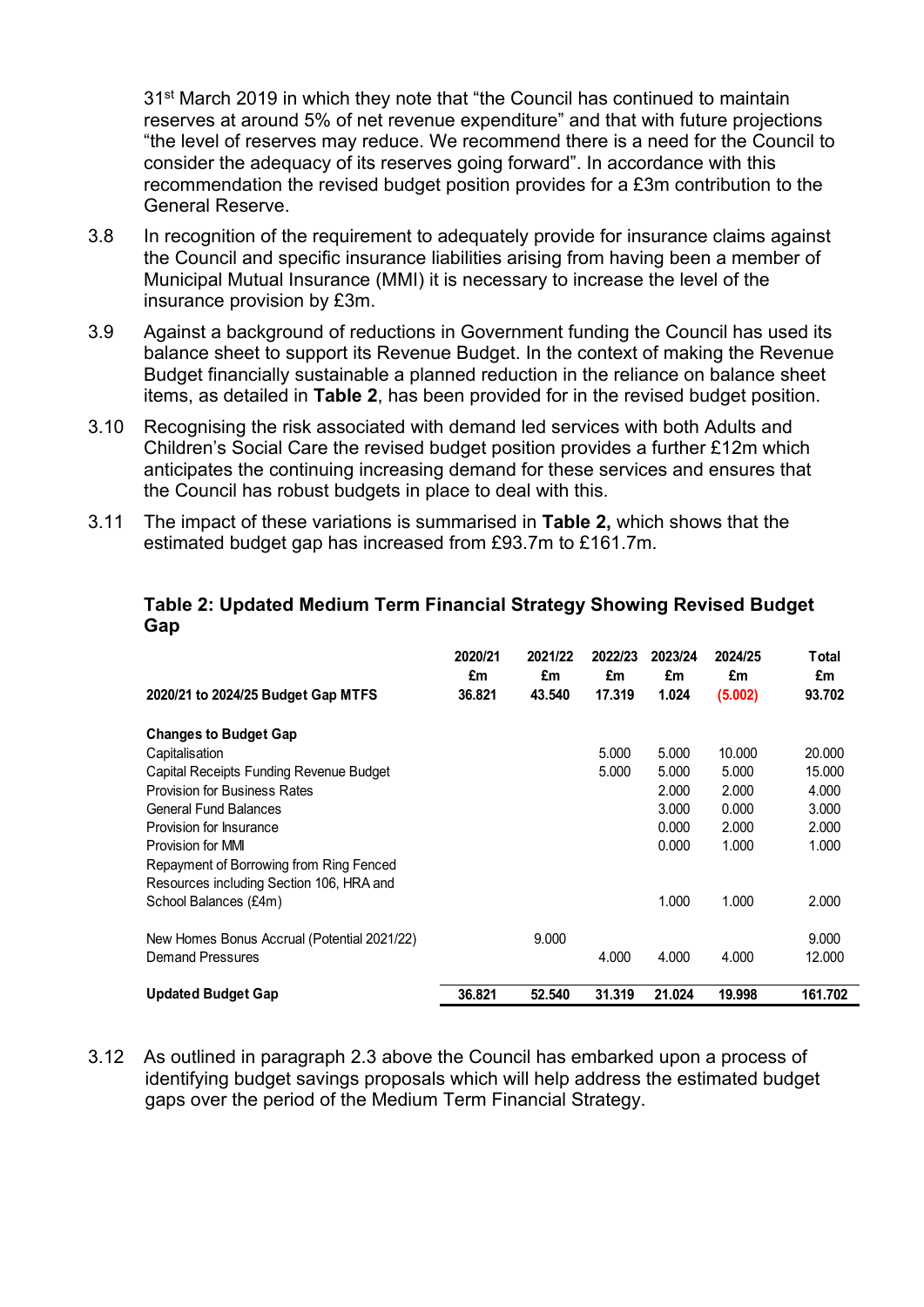## **4. Savings Proposals**

- 4.1 Savings proposals, which will be incorporated into the 2020/21 Initial Budget Proposals report to be received at December's Executive Board, will fall into the following categories:
	- **Business as Usual** which are savings proposals that do not require any consultation. They include;
		- o Identification of alternative funding resources to continue with the service
		- o Generation of additional income for the Council without impacting on service users
		- o Improving the efficiency of the service
		- o Cost reduction measures with no impact on service users.
	- **Service Review** which relates to a review of a service to identify options for savings, which will then be considered by a future meeting of the Executive Board.
	- **Service Delivery** which relates to changes in the way that a service is delivered and therefore consultation will be required with service users;
	- **Workforce Proposal** which relates to the restructure of a service and consultation with staff will be required;
	- **Service Delivery/ Workforce Proposal** budget savings proposals may require consultation with service users on options for future service delivery and also with staff on the proposed option.
- 4.2 Service Delivery savings of £0.2m-£0.25m have been identified through proposals in the Planning service to increase planning charges for discretionary services and the introduction of premium development management services. Full details can be found in Appendix A.
- 4.3 In addition the capital receipts forecast will be revised with a view to smoothing out the impact of MRP.
- 4.4 After taking account of the saving proposal a there is an estimated revised budget gap of £161.5m for the period 2020/21 to 2024/25 which compares to the £93.7m gap reported to Executive Board in July. This increase in the 5 year gap largely reflects the strategy to ensure that the Council's Revenue Budget is financially resilient and sustainable with an appropriate level of general reserve.

## **5. Corporate considerations**

## **5.1 Consultation and engagement**

- 5.1.1 The Medium Term Financial Strategy received at Executive Board in July was informed by the public consultation on the Council's Initial Budget Proposals and a further public consultation exercise will be undertaken following the receipt of the Council's Initial Budget Proposals at December's Executive Board.
- 5.1.2 Details of a budget saving proposal ready for a consultation exercise in October 2019 are contained in **Appendix A**.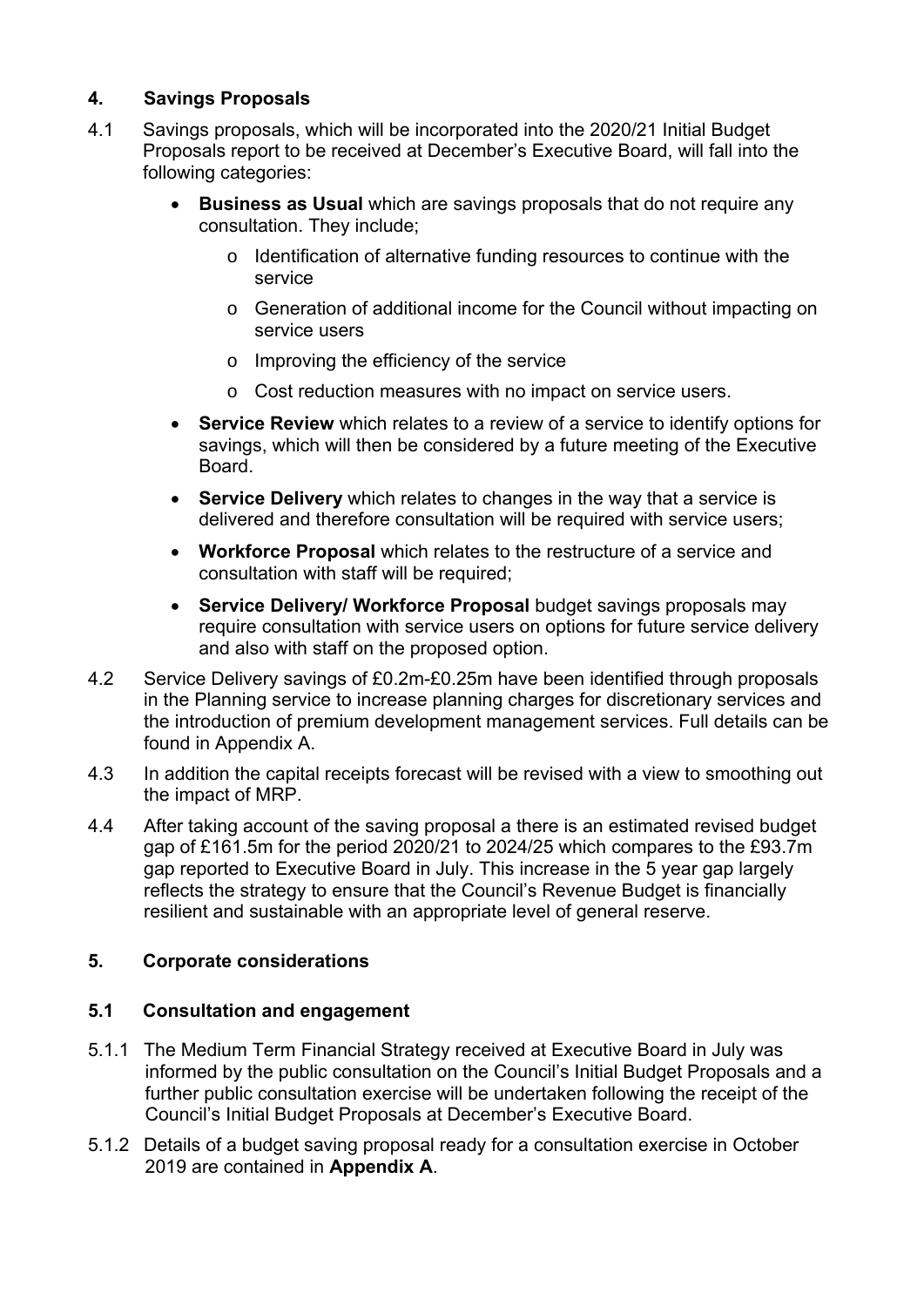## **5.2 Equality and diversity / cohesion and integration**

- 5.2.1 The Equality Act 2010 requires the Council to have "due regard" to the need to eliminate unlawful discrimination and promote equality of opportunity. The law requires that the duty to pay "due regard" be demonstrated in the decision making process. Assessing the potential equality impact of proposed changes to policies, procedures and practices is one of the key ways in which public authorities can show due regard.
- 5.2.2 The Council is fully committed to ensuring that equality and diversity are given proper consideration when we develop policies and make decisions. In order to achieve this, the Council has an agreed process in place and has particularly promoted the importance of the process when taking forward key policy or budgetary changes. Equality impact Assessments also ensure that we make well informed decisions based on robust evidence.
- 5.2.3 Where appropriate, equality impact assessments will be carried out on the specific budget saving proposal detailed in **Appendix A**.

## **5.3 Council policies and the Best Council Plan**

5.3.1 The refreshed Best Council Plan 2019/20-2020/21 sets out the Council's priorities aligned with the Medium Term Financial Strategy and the annual budgets. Developing and then implementing the Best Council Plan will continue to inform, and be informed, by the Council's funding envelope, staffing and other resources.

## **5.4 Climate Emergency**

5.4.1 There are no specific implications for the climate emergency resulting from this report. Where there are specific climate emergency issues arising from the outcome of the service and budgets reviews these will be covered in respective decision reports.

## **5.5 Resources, procurement and value for money**

5.5.1 All resources, procurement and value for money implications are considered in the summary and the main body of the report.

## **5.6 Legal implications, access to information, and call-in**

5.6.1 The Financial Strategy itself and any proposals resulting from ongoing service / policy reviews will be subject to specific decision-making processes in which the legal implications, access to information and call-in will be considered in accordance with the Council's decision-making framework. This includes compliance with the legal requirements around managing staffing reductions.

## **5.7 Risk management**

5.7.1 The Council's current and future financial position is subject to a number of risk management processes. Not addressing the financial pressures in a sustainable way is identified as one of the Council's corporate risks, as is the Council's financial position going into significant deficit in any one year. Both of these risks are subject to regular review.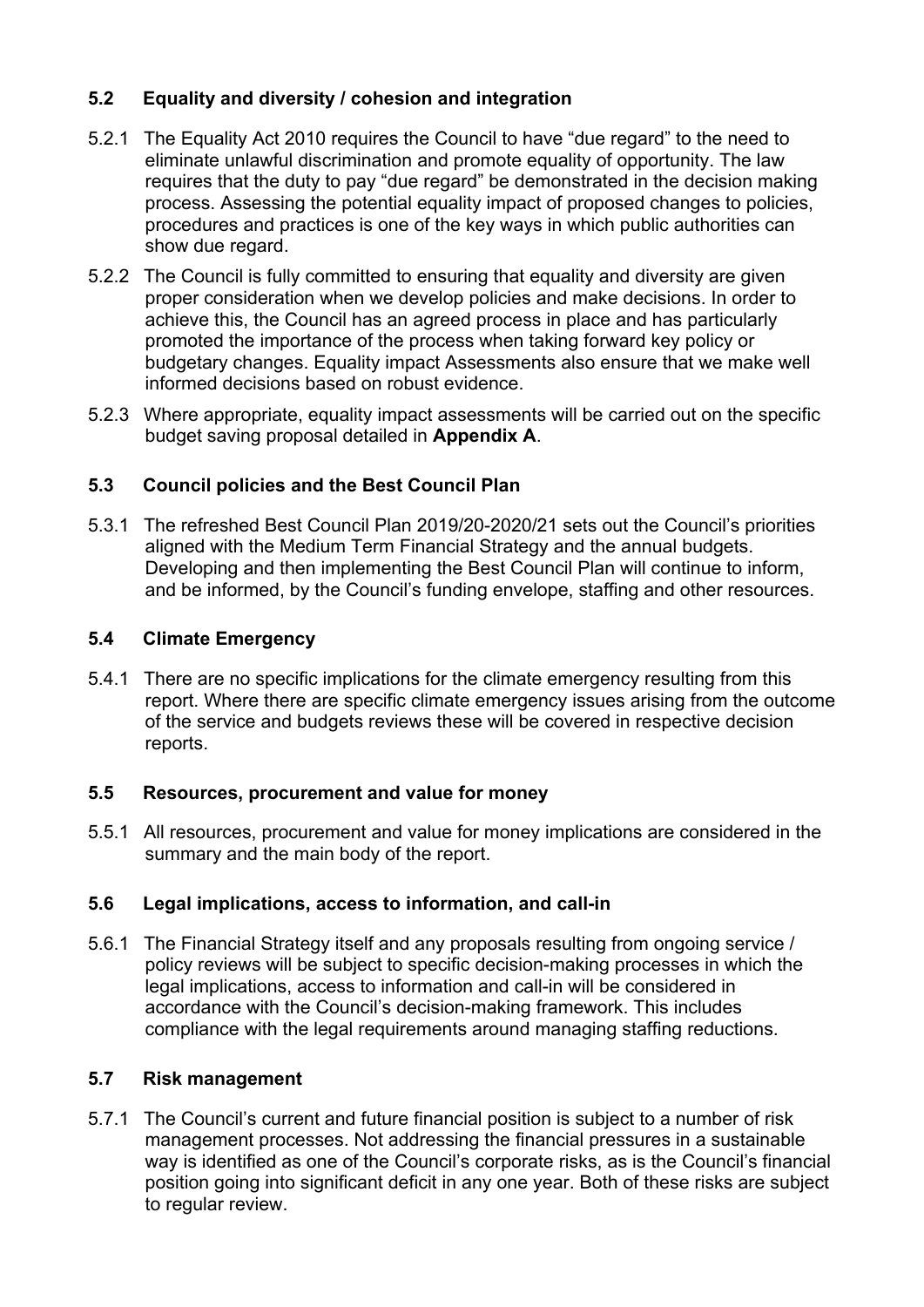- 5.7.2 Failure to address these issues will ultimately require the Council to consider even more difficult decisions that will have a far greater impact on front-line services, including those that support the most vulnerable and consequently upon our Best Council ambition to tackle poverty and reduce inequalities.
- 5.7.3 Financial Management and monitoring continues to be undertaken on a risk based approach where financial management resources are prioritised to support those areas of the budget that are judged to be at risk e.g. those budgets that are subject to fluctuating demand. This risk based approach is incorporated into the Financial Health reports that are brought to Executive Board.
- 5.7.4 In addition, risks identified in relation to specific proposals and their management will be reported to relevant members and officers as required. Specific risks relating to some of the assumptions contained within this Medium Term Financial Strategy are identified below.

### **5.8 Risks to Funding**

- 5.8.1 The level of resources available to the Council is estimated to increase from £516.7m to £530.0m in 2020/21, a £13.3m increase. Over the five year period to 2024/25 the total increase is estimated to be £75.0m. The key assumptions and risks underpinning this increase in resources are discussed below.
- 5.8.2 The period covered by the Government's current spending review ends in March 2020. Whilst the Spending Review on the 4<sup>th</sup> September provided details of the Government's spending intentions for 2020/21 these have not yet been ratified by Government through the annual Budget process. Further, it remains uncertain what the quantum of funding for local government will be from April 2021.
- 5.8.3 Between 2019/20, the final year of the current Spending Review period, and 2020/21 it is assumed that austerity will cease and there will be no further reduction in Government funding available to local government. Therefore, the Settlement Funding Assessment remains the same in these two years. Between 2020/21 and 2021/22 it is assumed that there will be a Business Rates Baseline reset and the growth in business rates accumulated by authorities across England between 2013/14 and 2019/20 will be redistributed in full through the Settlement Funding Assessment. However, the timing, extent and redistribution of this reset remain highly uncertain and constitute a risk to the Authority's future funding levels.
- 5.8.4 The current estimates in this Strategy assume that approximately £1,300m will be redistributed between authorities nationally in 2021/22 following the current distribution mechanism, which will result in Leeds City Council's Settlement Funding Assessment increasing by £15.6m. However, the Authority's Business Rates Baseline will also increase to its 2019/20 retained income levels following such a reset reducing the Authority's locally retained growth by £15.2m compared to 2020/21. Should the Government hold back any of the national accumulated growth or should the Fair Funding Review (see below) not be to Leeds City Council's advantage, there is a risk that the Council could see reduced funding from a Business Rates Baseline reset.
- 5.8.5 Business rates figures to 2024/25 are based on the current 75% Business Rates Retention Pool remaining in place until 75% retention is rolled out nationally. The Government originally signalled their intention to introduce 75% retention nationally from 2020/21 along with reforms to the retention scheme, however, they announced at the 2019 Spending Review that national roll-out of 75% retention will be delayed by a year. The Medium Term Financial Strategy currently assumes that the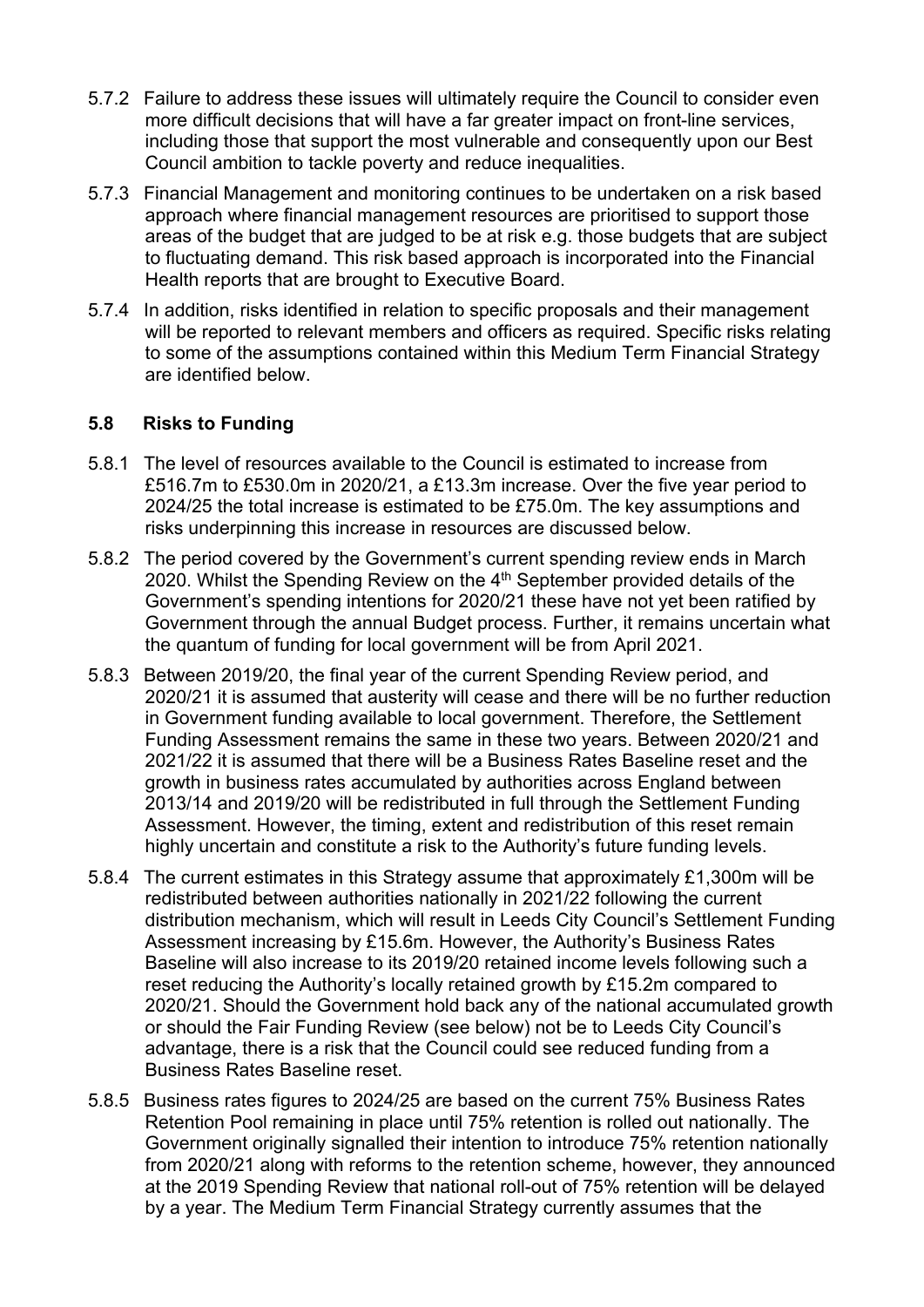Government will not return the current 75% retention pilots to 50% retention in 2020/21. However, whilst not announced by the Chancellor in the Spending Review, it is understood from conversation with MHCLG that 75% business rates retention pilots will come to an end in March 2020 with no new pilots planned for 2020/21. Confirmation from Government may not be received until the publication of the provisional Local Government Finance Settlement in December 2019.

- 5.8.6 If it is confirmed that the Authority will return to the 50% retention scheme this is estimated to represent an overall reduction in income of £10.2m. The detailed implications of this reduction in funding to the Council are currently being assessed and will depend on what pooling arrangements the Authority agrees for 2020/21. Executive Board will be updated in December 2019.
- 5.8.7 As detailed in this report, there is uncertainty surrounding the Government's future funding intentions with regard to social care. The ongoing delay with regard to the publication of the Green Paper means that local authorities are relying on annually determined allocations of grant to manage the pressures within adult social care. Although councils gaining 'access' to additional funding for social care in 2020/21 was announced during the 2019 Spending Review, any longer-term variance in assumptions around the receipt of improved Better Care Fund or Winter Pressures money will result in a potential shortfall in funding that will require the identification of further budget savings options.
- 5.8.8 Similarly, it cannot be certain that New Homes Bonus will continue to operate in the way it currently does or indeed that it will continue as a separate identifiable grant after 2019/20. Changes to the calculation methodology for NHB or its incorporation into the Settlement Funding Assessment (SFA) would have implications for the position outlined in this Medium Term Financial Strategy.
- 5.8.9 Annual increases in Business Rates Baseline funding and business rates growth are currently indexed to the Consumer Price Index. Changes to forecast inflation rates can impact on levels of funding.
- 5.8.10 The level of business rates appeals continues to be a risk. Whilst there is little scope for new appeals against the 2010 ratings list, and the Council has an appropriate provision for these, there remains very limited information available on which to assess appeals against the 2017 list. Therefore income from business rates could be adversely affected, which in turn would reduce the overall level of resource available to fund the services that the Council provides.
- 5.8.11 Alongside the introduction of 75% retention nationally, the Government has consulted on a series of reforms to the Business Rates Retention Scheme with the intention of limiting local government's exposure to appeals risk but these consultations only provide an outline of the proposed new system. The reforms may not be implemented at all and some options proposed by the Government may lead to two years' delay between growth being generated in an area and the relevant local authority being able to account for that growth. Due to these uncertainties the current Financial Strategy assumes that business rates will continue to be retained under the current retention scheme.
- 5.8.12 The outcome of the Government's Fair Funding Review of Local Government Finance, which is a thorough review of the needs and resources assessment formula used to allocate Government funding to Local Authorities, was expected in the autumn of 2019 after the Spending Review was published but in time for the 2020/21 Local Government Finance Settlement. However, following the 2019 Spending Review, it was announced that the Fair Funding Review would be delayed for a year with the current distribution methodology continuing for 2020/21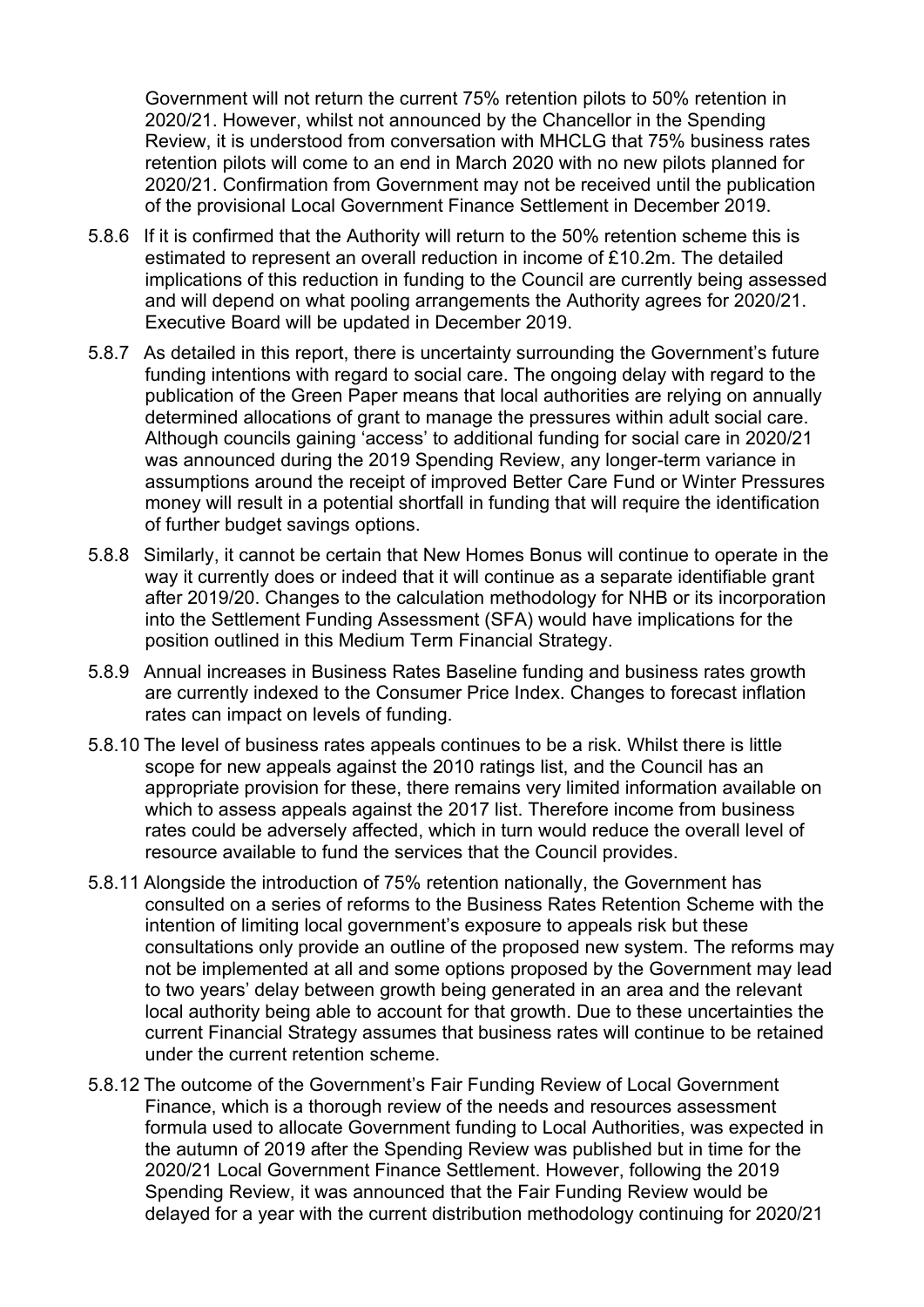to reduce uncertainty for the sector. The Fair Funding Review is now not expected to be implemented until 2021/22. This Strategy assumes that any changes brought about will be revenue neutral at the point of introduction as transitional arrangements are expected, although there remains a risk that reductions in Government funding to the sector as a whole may continue.

## **5.9 Key Risks to Cost Assumptions**

- 5.9.1 There is a risk that the amount specifically set aside in this plan for demand and demography is not sufficient, particularly in regard to the numbers of Children Looked After and the impact of the ageing population.
- 5.9.2 The Medium Term Financial Strategy makes a number of assumptions about the costs associated with managing the Authority's debt. The Council benefits from the low interest rates currently payable on debt. However, if there is an upward movement on interest rates over the period of the Strategy, this will be an additional cost that the Council will be required to manage.
- 5.9.3 The Council and City's economic and fiscal position is clearly impacted upon by the wider national economic context. The UK's decision to exit the EU has undoubtedly fuelled economic and political uncertainty and the outcome of the negotiations between the UK and the EU potentially, in the short term, weaken the pound, increase inflation, and reduce domestic and foreign direct investment and impact on borrowing costs. All of these have the potential to impact upon not only the level of resources available to the Council but also the level of demand for the services that it provides. Parliamentary time focused on the legislative changes needed to deliver the EU exit also impacts on the time available to Parliament to consider key issues of interest to local government, for example the recent further delay in the publication of the anticipated Adult Social Care Green Paper.

## **6. Conclusions**

- 6.1 The Council's Medium Term Financial Strategy needs to be seen in the context of significant inherent uncertainty in respect of future funding and spending assumptions. Specifically the implications of the Government's future spending plans with regard to local government and other areas of the public sector after 2020/21 remain unknown. To compound this uncertainty the Government remains committed to move to 75% business rate retention nationally and the outcome of the Fair Funding review of the methodology which determines current funding baselines, which are based on an assessment of relative needs and resources, won't be known until 2020 at the earliest.
- 6.2 In the determination of the Council's Medium Term Financial Strategy a number of assumptions have been made as to the level of resources available to the Council. These assumptions are under constant review to reflect any changes in circumstances or if further information emerges in respect of known risks.
- 6.3 The Medium Term Financial Strategy report to July's Executive Board identified an estimated budget gap of £93.7m of which £36.8m related to 2020/21. As a result of the identification of the budget saving proposals detailed in this report plus recognising the requirement to make the Council's revenue budget more financially sustainable and resilient the estimated budget gap for the period has increased to £161.5m.